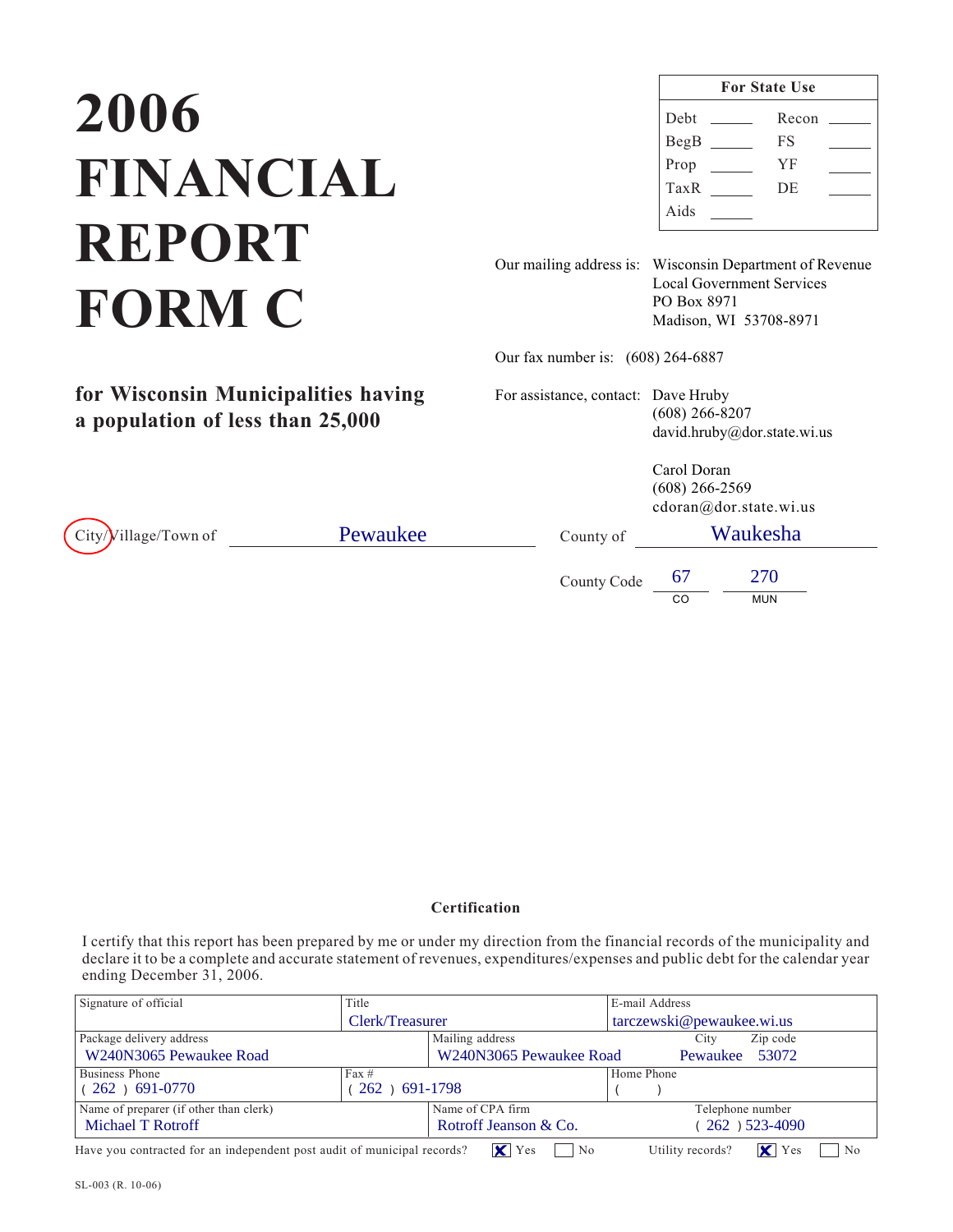# SCHEDULE OF INDEBTEDNESS **SCHEDULE OF INDEBTEDNESS**

for the year ending December 31, 2006 for the year ending December 31, 2006

| Purpose of Loan                                                                                                                                                                                                                                                                                                                                                                              | Line Number | Outstanding<br>Jan 1, 2006<br>Principal | Principal<br>Incurred<br>in 2006 | Retired or Paid<br>Principal<br>in 2006 | Dec 31, 2006<br>Outstanding<br>Principal |
|----------------------------------------------------------------------------------------------------------------------------------------------------------------------------------------------------------------------------------------------------------------------------------------------------------------------------------------------------------------------------------------------|-------------|-----------------------------------------|----------------------------------|-----------------------------------------|------------------------------------------|
| one year):<br>Long Term General Obligation Debt (more than                                                                                                                                                                                                                                                                                                                                   |             |                                         |                                  |                                         |                                          |
| $\begin{bmatrix} 1 & 1 & 1 \\ 1 & 1 & 1 \\ 1 & 1 & 1 \\ 1 & 1 & 1 \end{bmatrix}$<br>Police debt                                                                                                                                                                                                                                                                                              | 900-50010   | 897,688                                 |                                  | 109,373                                 | 788,315                                  |
| $\begin{array}{c} 1 \\ 1 \\ 2 \\ 3 \\ 4 \end{array}$<br>Fire protection debt                                                                                                                                                                                                                                                                                                                 | 900-50015   | 3,382,824                               |                                  | 203,707                                 | 3,179,117                                |
| $\begin{bmatrix} 1 & 0 & 0 & 0 \\ 0 & 1 & 0 & 0 \\ 0 & 0 & 0 & 0 \\ 0 & 0 & 0 & 0 \\ 0 & 0 & 0 & 0 \\ 0 & 0 & 0 & 0 \\ 0 & 0 & 0 & 0 \\ 0 & 0 & 0 & 0 & 0 \\ 0 & 0 & 0 & 0 & 0 \\ 0 & 0 & 0 & 0 & 0 \\ 0 & 0 & 0 & 0 & 0 & 0 \\ 0 & 0 & 0 & 0 & 0 & 0 \\ 0 & 0 & 0 & 0 & 0 & 0 \\ 0 & 0 & 0 & 0 & 0 & 0 \\ 0 & 0 & 0 & 0 & $<br>Highway debt                                                 | 900-50020   | 801,037                                 |                                  | 150,649                                 | 650,388                                  |
| $\begin{bmatrix} 1 & 0 & 0 & 0 \\ 0 & 1 & 0 & 0 \\ 0 & 0 & 0 & 0 \\ 0 & 0 & 0 & 0 \\ 0 & 0 & 0 & 0 \\ 0 & 0 & 0 & 0 \\ 0 & 0 & 0 & 0 \\ 0 & 0 & 0 & 0 & 0 \\ 0 & 0 & 0 & 0 & 0 \\ 0 & 0 & 0 & 0 & 0 \\ 0 & 0 & 0 & 0 & 0 \\ 0 & 0 & 0 & 0 & 0 & 0 \\ 0 & 0 & 0 & 0 & 0 & 0 \\ 0 & 0 & 0 & 0 & 0 & 0 \\ 0 & 0 & 0 & 0 & 0 & $<br>Storm sewer debt                                             | 900-50030   |                                         |                                  |                                         | $\bullet$                                |
| Water supply system debt                                                                                                                                                                                                                                                                                                                                                                     | 900-50040   |                                         |                                  |                                         | $\circ$                                  |
| $\begin{bmatrix} 1 & 0 & 0 & 0 \\ 0 & 1 & 0 & 0 \\ 0 & 0 & 0 & 0 \\ 0 & 0 & 0 & 0 \\ 0 & 0 & 0 & 0 \\ 0 & 0 & 0 & 0 \\ 0 & 0 & 0 & 0 \\ 0 & 0 & 0 & 0 & 0 \\ 0 & 0 & 0 & 0 & 0 \\ 0 & 0 & 0 & 0 & 0 \\ 0 & 0 & 0 & 0 & 0 \\ 0 & 0 & 0 & 0 & 0 & 0 \\ 0 & 0 & 0 & 0 & 0 & 0 \\ 0 & 0 & 0 & 0 & 0 & 0 \\ 0 & 0 & 0 & 0 & 0 & $<br>Electric supply system debt                                  | 900-50050   |                                         |                                  |                                         | $\bullet$                                |
| $\begin{bmatrix} 1 & 0 & 0 & 0 \\ 0 & 1 & 0 & 0 \\ 0 & 0 & 0 & 0 \\ 0 & 0 & 0 & 0 \\ 0 & 0 & 0 & 0 \\ 0 & 0 & 0 & 0 \\ 0 & 0 & 0 & 0 \\ 0 & 0 & 0 & 0 & 0 \\ 0 & 0 & 0 & 0 & 0 \\ 0 & 0 & 0 & 0 & 0 \\ 0 & 0 & 0 & 0 & 0 \\ 0 & 0 & 0 & 0 & 0 & 0 \\ 0 & 0 & 0 & 0 & 0 & 0 \\ 0 & 0 & 0 & 0 & 0 & 0 \\ 0 & 0 & 0 & 0 & 0 & $<br>$\vdots$<br>Transit system debt                              | 900-50060   |                                         |                                  |                                         | $\bullet$                                |
| $\begin{bmatrix} 1 & 1 & 1 \\ 1 & 1 & 1 \\ 1 & 1 & 1 \end{bmatrix}$<br>Public school debt                                                                                                                                                                                                                                                                                                    | 900-50070   |                                         |                                  |                                         | $\circ$                                  |
| $\begin{bmatrix} 1 & 0 & 0 & 0 \\ 0 & 1 & 0 & 0 \\ 0 & 0 & 0 & 0 \\ 0 & 0 & 0 & 0 \\ 0 & 0 & 0 & 0 \\ 0 & 0 & 0 & 0 \\ 0 & 0 & 0 & 0 \\ 0 & 0 & 0 & 0 & 0 \\ 0 & 0 & 0 & 0 & 0 \\ 0 & 0 & 0 & 0 & 0 \\ 0 & 0 & 0 & 0 & 0 \\ 0 & 0 & 0 & 0 & 0 & 0 \\ 0 & 0 & 0 & 0 & 0 & 0 \\ 0 & 0 & 0 & 0 & 0 & 0 \\ 0 & 0 & 0 & 0 & 0 & $<br>$\frac{1}{2}$<br>All other long term general obligation debt | 900-50080   | 4,808,209                               | 1,660,000                        | 479,987                                 | 48,082,091,180,013                       |
| <b>Term General Obligation Debt</b><br><b>Total Long</b>                                                                                                                                                                                                                                                                                                                                     | 900-50100   | 9,889,758                               | 1,660,000                        | 943,716                                 | 10,606,042                               |
|                                                                                                                                                                                                                                                                                                                                                                                              |             |                                         |                                  |                                         |                                          |
| Short Term Debt (one year or less):                                                                                                                                                                                                                                                                                                                                                          |             |                                         |                                  |                                         |                                          |
| $\cdot$<br>$\frac{1}{2}$<br>Police debt                                                                                                                                                                                                                                                                                                                                                      | 910-50210   |                                         |                                  |                                         | $\bullet$                                |
| $\begin{bmatrix} 1 & 0 & 0 & 0 \\ 0 & 1 & 0 & 0 \\ 0 & 0 & 0 & 0 \\ 0 & 0 & 0 & 0 \\ 0 & 0 & 0 & 0 \\ 0 & 0 & 0 & 0 \\ 0 & 0 & 0 & 0 \\ 0 & 0 & 0 & 0 & 0 \\ 0 & 0 & 0 & 0 & 0 \\ 0 & 0 & 0 & 0 & 0 \\ 0 & 0 & 0 & 0 & 0 \\ 0 & 0 & 0 & 0 & 0 & 0 \\ 0 & 0 & 0 & 0 & 0 & 0 \\ 0 & 0 & 0 & 0 & 0 & 0 \\ 0 & 0 & 0 & 0 & 0 & $<br>Highway debt                                                 | 910-50220   |                                         |                                  |                                         | $\bullet$                                |
| $\begin{bmatrix} 1 & 1 & 1 \\ 1 & 1 & 1 \\ 1 & 1 & 1 \\ 1 & 1 & 1 \\ 1 & 1 & 1 \\ 1 & 1 & 1 \\ 1 & 1 & 1 \\ 1 & 1 & 1 \\ 1 & 1 & 1 \\ 1 & 1 & 1 \\ 1 & 1 & 1 \\ 1 & 1 & 1 \\ 1 & 1 & 1 \\ 1 & 1 & 1 \\ 1 & 1 & 1 & 1 \\ 1 & 1 & 1 & 1 \\ 1 & 1 & 1 & 1 \\ 1 & 1 & 1 & 1 \\ 1 & 1 & 1 & 1 & 1 \\ 1 & 1 & 1 & 1 & 1 \\ 1 & 1 & 1 & $<br>Storm sewer debt                                       | 910-50230   |                                         |                                  |                                         | $\bullet$                                |
| All other short term debt                                                                                                                                                                                                                                                                                                                                                                    | 910-50280   |                                         |                                  |                                         | $\bullet$                                |
| Revenue Bonds and Notes:                                                                                                                                                                                                                                                                                                                                                                     |             |                                         |                                  |                                         |                                          |
| $\begin{array}{c} \mathbf{1} \ \mathbf{1} \ \mathbf{1} \ \mathbf{1} \ \mathbf{1} \ \mathbf{1} \ \mathbf{1} \ \mathbf{1} \ \mathbf{1} \ \mathbf{1} \ \mathbf{1} \end{array}$<br>Pollution control debt                                                                                                                                                                                        | 920-50310   |                                         |                                  |                                         | $\bullet$                                |
| $\begin{bmatrix} 1 & 0 & 0 & 0 \\ 0 & 1 & 0 & 0 \\ 0 & 0 & 0 & 0 \\ 0 & 0 & 0 & 0 \\ 0 & 0 & 0 & 0 \\ 0 & 0 & 0 & 0 \\ 0 & 0 & 0 & 0 \\ 0 & 0 & 0 & 0 & 0 \\ 0 & 0 & 0 & 0 & 0 \\ 0 & 0 & 0 & 0 & 0 \\ 0 & 0 & 0 & 0 & 0 \\ 0 & 0 & 0 & 0 & 0 & 0 \\ 0 & 0 & 0 & 0 & 0 & 0 \\ 0 & 0 & 0 & 0 & 0 & 0 \\ 0 & 0 & 0 & 0 & 0 & $<br>Water supply system debt                                     | 920-50320   |                                         |                                  |                                         | $\bullet$                                |
| $\begin{bmatrix} 1 & 1 & 1 \\ 1 & 1 & 1 \\ 1 & 1 & 1 \\ 1 & 1 & 1 \\ 1 & 1 & 1 \\ 1 & 1 & 1 \\ 1 & 1 & 1 \\ 1 & 1 & 1 \\ 1 & 1 & 1 \\ 1 & 1 & 1 \\ 1 & 1 & 1 \\ 1 & 1 & 1 \\ 1 & 1 & 1 \\ 1 & 1 & 1 & 1 \\ 1 & 1 & 1 & 1 \\ 1 & 1 & 1 & 1 \\ 1 & 1 & 1 & 1 \\ 1 & 1 & 1 & 1 \\ 1 & 1 & 1 & 1 & 1 \\ 1 & 1 & 1 & 1 & 1 \\ 1 & 1 & $<br>Electric supply system debt                            | 920-50330   |                                         |                                  |                                         | $\bullet$                                |
| Transit system debt                                                                                                                                                                                                                                                                                                                                                                          | 920-50340   |                                         |                                  |                                         | $\bullet$                                |
| $\begin{bmatrix} 1 & 0 & 0 & 0 \\ 0 & 1 & 0 & 0 \\ 0 & 0 & 0 & 0 \\ 0 & 0 & 0 & 0 \\ 0 & 0 & 0 & 0 \\ 0 & 0 & 0 & 0 \\ 0 & 0 & 0 & 0 \\ 0 & 0 & 0 & 0 & 0 \\ 0 & 0 & 0 & 0 & 0 \\ 0 & 0 & 0 & 0 & 0 \\ 0 & 0 & 0 & 0 & 0 \\ 0 & 0 & 0 & 0 & 0 & 0 \\ 0 & 0 & 0 & 0 & 0 & 0 \\ 0 & 0 & 0 & 0 & 0 & 0 \\ 0 & 0 & 0 & 0 & 0 & $<br>$\frac{1}{2}$<br>All other revenue bond and note debt        | 920-50380   |                                         |                                  |                                         | $\bullet$                                |
| Other Debt and Long-Term Obligations<br>(such as accrued employee benefits)                                                                                                                                                                                                                                                                                                                  | 930-50400   |                                         |                                  |                                         | $\bullet$                                |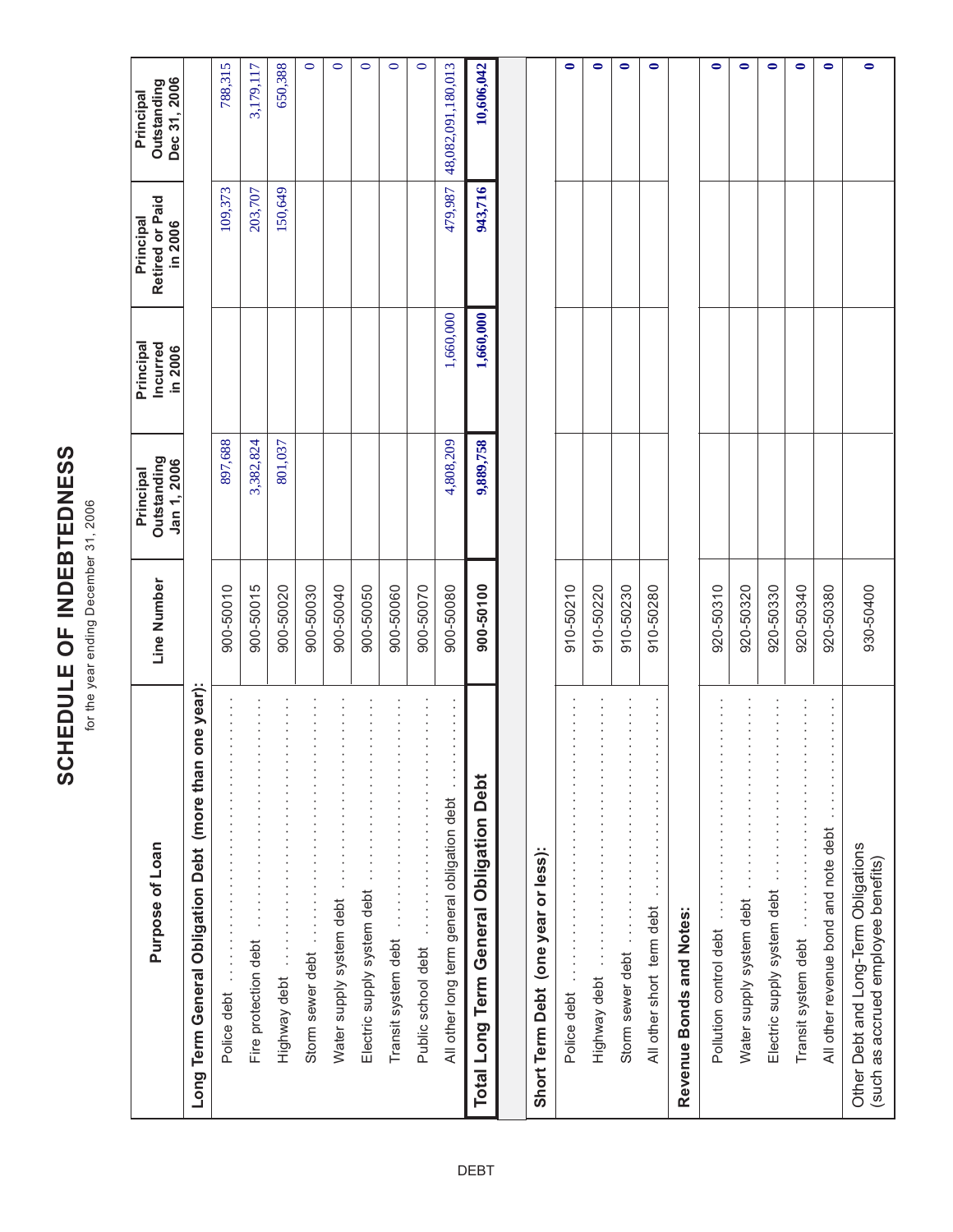#### Tax Roll Reconciliation

#### Cash Basis Accounting

|                                                                                                               | Seg/Acct<br>Number | Amount<br>(whole dollars) |
|---------------------------------------------------------------------------------------------------------------|--------------------|---------------------------|
| Part A - Taxes, Credits and Settlements Received:                                                             |                    |                           |
|                                                                                                               | 002-40000          |                           |
| Advance collections from December 2005 (code 151-26100)                                                       | 004-40000          |                           |
|                                                                                                               | 005-40000          |                           |
|                                                                                                               | 006-40000          |                           |
|                                                                                                               | 008-40000          |                           |
|                                                                                                               | 010-40000          |                           |
| Collection of deling/postponed personal property tax + interest                                               | 018-40000          |                           |
|                                                                                                               | 020-40000          | $\mathbf{0}$              |
| Part B - Tax Settlements Paid to Others:                                                                      |                    |                           |
| Tax collections, lottery and levies credits paid to county (include state)                                    | 022-50000          |                           |
|                                                                                                               | 025-50000          |                           |
|                                                                                                               | 028-50000          |                           |
| Tax collections and lottery credits paid to technical colleges                                                | 030-50000          |                           |
| Tax collections and lottery credits paid to sanitary and lake districts                                       | 032-50000          |                           |
| Special assessments & special charges paid to others contract contracts assessments and special assessments & | 035-50000          |                           |
|                                                                                                               | 040-50000          | $\bf{0}$                  |
| Part C - Taxes Retained by Town:                                                                              |                    |                           |
|                                                                                                               |                    |                           |
| Tax Increment (transfer to 100-41120 on page 2)                                                               | 044-41120          |                           |
| Occupational tax (transfer to 100-41130 on page 2)                                                            | 046-41130          |                           |
| Private forest crop/managed forest land tax (transfer to 100-41150 on page 2)                                 | 048-41150          |                           |
| Interest and Penalties from delinquent taxes (transfer to 100-41800)                                          | 052-41800          |                           |
| Special Assessments (transfer to 102-42000 on page 2)                                                         | 054-42000          |                           |
| Dog licenses (line 008 minus line 025) (transfer to 105-44200 on page 3)                                      | 055-44200          | $\mathbf{0}$              |
| Interest on Special Assessments and Charges (transfer to 113-48130 on page 6)                                 | 056-48130          |                           |
|                                                                                                               | 058-46000          |                           |
| Total of Lines 040 through 058 (part B plus part C)                                                           | 059-40000          | $\bf{0}$                  |
| <b>Part D - Local Share of Property Taxes:</b>                                                                |                    |                           |
|                                                                                                               | 060-40000          | $\mathbf{0}$              |
| Add other state special charges, if any (also enter in expenditures)                                          | 064-40000          |                           |
| Add county special charges, if any (also enter in expenditures)                                               | 066-40000          |                           |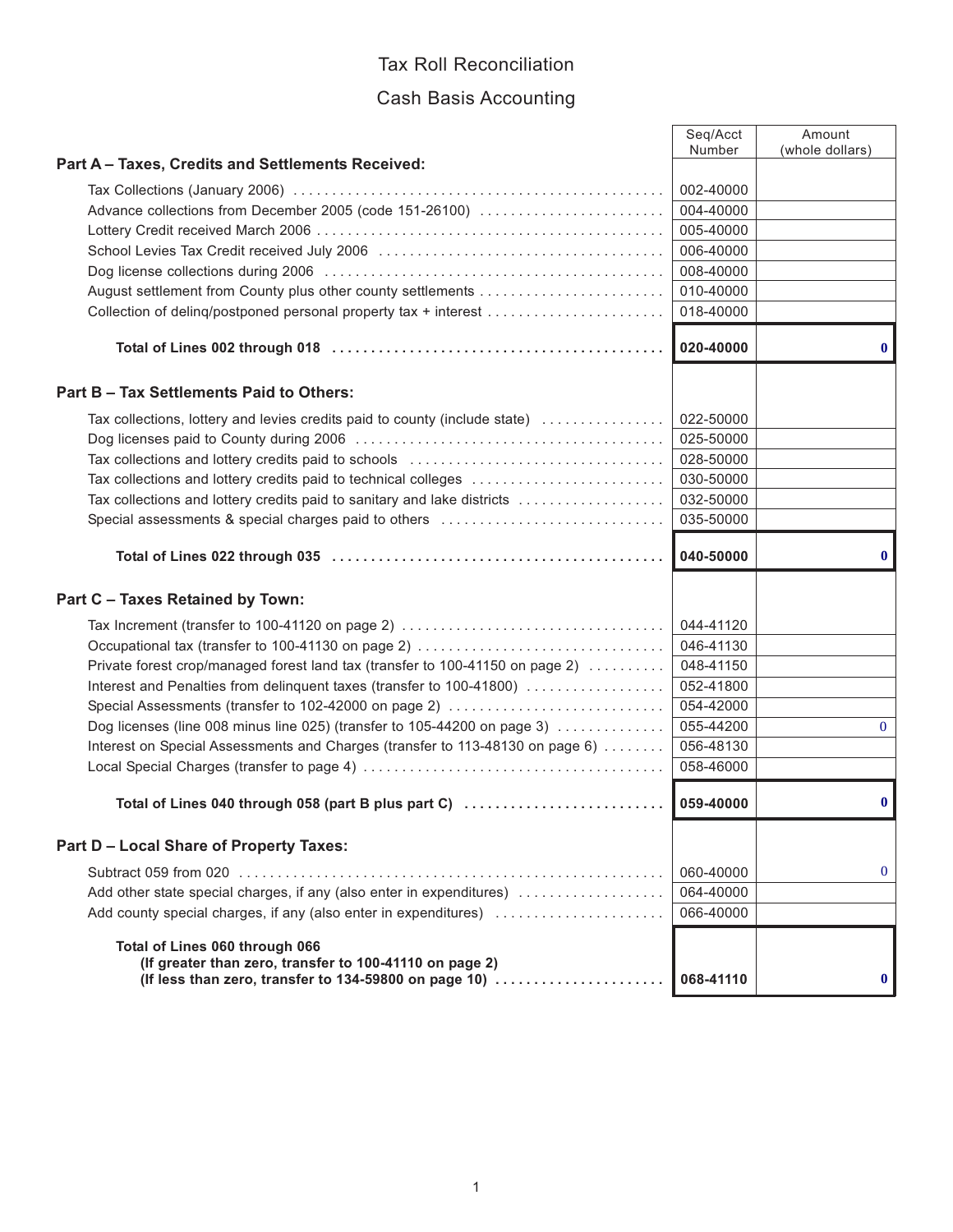| <b>Revenues</b>                                                                                                                                                                                                                | Seq/Acct  | Amount          |
|--------------------------------------------------------------------------------------------------------------------------------------------------------------------------------------------------------------------------------|-----------|-----------------|
| <b>TAXES</b>                                                                                                                                                                                                                   | Number    | (whole dollars) |
|                                                                                                                                                                                                                                | 100-41110 | 6,750,115       |
|                                                                                                                                                                                                                                | 100-41120 |                 |
|                                                                                                                                                                                                                                | 100-41130 |                 |
| Mobile home lottery credit & parking fees: Total received                                                                                                                                                                      |           |                 |
|                                                                                                                                                                                                                                |           |                 |
| Local share in the contract of the contract of the state of the contract of the contract of the contract of the contract of the contract of the contract of the contract of the contract of the contract of the contract of th | 100-41140 |                 |
| Private forest crop/managed forest land taxes (048-41150)                                                                                                                                                                      | 100-41150 |                 |
|                                                                                                                                                                                                                                | 100-41170 |                 |
|                                                                                                                                                                                                                                | 100-41210 | 750,363         |
| General sales tax collections: Total collections  11270                                                                                                                                                                        |           |                 |
|                                                                                                                                                                                                                                |           |                 |
|                                                                                                                                                                                                                                | 100-41222 | 129             |
|                                                                                                                                                                                                                                | 100-41223 |                 |
|                                                                                                                                                                                                                                | 100-41240 |                 |
|                                                                                                                                                                                                                                | 100-41310 | 326,488         |
|                                                                                                                                                                                                                                | 100-41320 |                 |
| Interest and penalties on delinquent taxes (052-41800 on page 1)                                                                                                                                                               | 100-41800 | 2,827           |
|                                                                                                                                                                                                                                |           |                 |
|                                                                                                                                                                                                                                |           |                 |
|                                                                                                                                                                                                                                | 100-41900 |                 |
|                                                                                                                                                                                                                                |           |                 |
|                                                                                                                                                                                                                                | 101-41000 | 7,829,922       |
|                                                                                                                                                                                                                                |           |                 |
| SPECIAL ASSESSMENTS (include line 054-42000 from page 1)                                                                                                                                                                       | 102-42000 | 197,633         |
| (Enter interest at 113-48130)                                                                                                                                                                                                  |           |                 |
|                                                                                                                                                                                                                                |           |                 |
| <b>INTERGOVERNMENTAL REVENUES</b>                                                                                                                                                                                              |           |                 |
| <b>Federal Grants:</b>                                                                                                                                                                                                         |           |                 |
|                                                                                                                                                                                                                                | 103-43211 | 12,337          |
|                                                                                                                                                                                                                                | 103-43212 |                 |
|                                                                                                                                                                                                                                | 103-43213 |                 |
|                                                                                                                                                                                                                                | 103-43219 |                 |
|                                                                                                                                                                                                                                | 103-43221 |                 |
|                                                                                                                                                                                                                                | 103-43227 |                 |
|                                                                                                                                                                                                                                | 103-43231 |                 |
|                                                                                                                                                                                                                                | 103-43239 |                 |
|                                                                                                                                                                                                                                | 103-43271 |                 |
| Other federal payments<br>.<br><b>HAVA Election Equipment Grant</b>                                                                                                                                                            | 103-43300 | 39,200          |
| Include Federal Fish and Wildlife Payments: Payments received _____________                                                                                                                                                    |           |                 |
| Less distributions                                                                                                                                                                                                             |           |                 |
| <b>State shared taxes:</b>                                                                                                                                                                                                     |           |                 |
| Shared revenues (Include expenditure restraint/scip)                                                                                                                                                                           | 103-43410 | 388,792         |
|                                                                                                                                                                                                                                | 103-43420 | 85,061          |
| Other state shared taxes (include Exempt Computer Aid)                                                                                                                                                                         | 103-43430 | 92,989          |
| State grants / Public safety:                                                                                                                                                                                                  |           |                 |
|                                                                                                                                                                                                                                | 103-43521 |                 |
|                                                                                                                                                                                                                                | 103-43522 | 31,043          |
|                                                                                                                                                                                                                                | 103-43523 |                 |
|                                                                                                                                                                                                                                | 103-43528 |                 |
|                                                                                                                                                                                                                                | 103-43529 | 31,838          |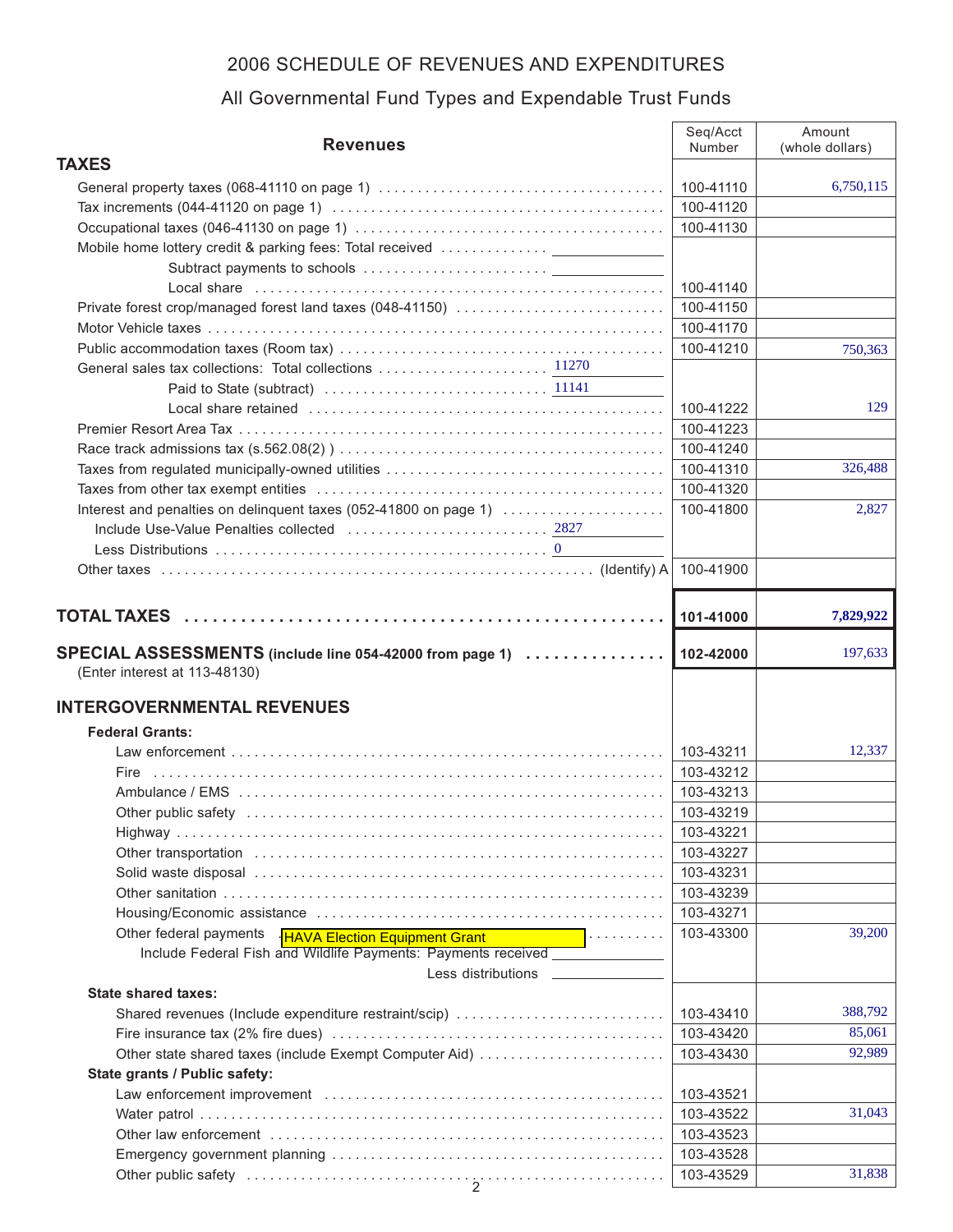| <b>INTERGOVERNMENTAL REVENUES (continued)</b>                               | Seq/Acct  | Amount          |
|-----------------------------------------------------------------------------|-----------|-----------------|
| Transportation:                                                             | Number    | (whole dollars) |
|                                                                             | 103-43531 | 406.487         |
|                                                                             | 103-43532 |                 |
|                                                                             | 103-43533 |                 |
|                                                                             | 103-43534 |                 |
|                                                                             | 103-43537 |                 |
| Other state payments:                                                       |           |                 |
|                                                                             | 103-43545 |                 |
| Other sanitation (Include Landfill Closure Grants)                          | 103-43549 |                 |
|                                                                             | 103-43581 |                 |
|                                                                             | 103-43610 |                 |
| In lieu of taxes on state conservation lands (s70.113 April PILT)           | 103-43620 | $\overline{2}$  |
|                                                                             | 103-43630 |                 |
| Severance/yield/withdrawal taxes (Total amount received) ______________     |           |                 |
|                                                                             | 103-43640 |                 |
| Forest cropland/managed forest land (Total amount received) <sup>2</sup>    |           |                 |
|                                                                             |           |                 |
|                                                                             | 103-43650 | 2               |
| Payment in lieu of taxes on state conservation lands (s70.114 January PILT) |           |                 |
|                                                                             |           |                 |
|                                                                             |           |                 |
|                                                                             | 103-43660 |                 |
|                                                                             | 103-43690 | 24,055          |
| Non-point Grant 24,055;                                                     |           |                 |
| <b>Grants from County and other local governments</b>                       |           |                 |
|                                                                             | 103-43710 |                 |
|                                                                             | 103-43781 |                 |
|                                                                             | 103-43782 |                 |
| Other local government grants (List items and amounts)  (Identify) A        | 103-43790 |                 |
|                                                                             | 104-43000 | 1,111,806       |
|                                                                             |           |                 |
| <b>LICENSES AND PERMITS</b>                                                 |           |                 |
|                                                                             | 105-44100 | 114,913         |
| Nonbusiness licenses (include line 055-44200 from page 1)                   | 105-44200 | 5,184           |
|                                                                             | 105-44300 | 404,261         |
|                                                                             | 105-44400 | 9,874           |
| Other regulatory permits and fees (List items and amounts)  (Identify) A    | 105-44900 |                 |
|                                                                             |           |                 |
|                                                                             | 106-44000 | 534,232         |
|                                                                             |           |                 |
| <b>FINES, FORFEITS AND PENALTIES</b>                                        |           |                 |
|                                                                             | 107-45100 | 488,027         |
|                                                                             | 107-45210 |                 |
| <b>Judgments and damages:</b>                                               |           |                 |
|                                                                             | 107-45221 |                 |
|                                                                             | 107-45222 |                 |
|                                                                             | 107-45223 |                 |
|                                                                             | 108-45000 | 488,027         |

J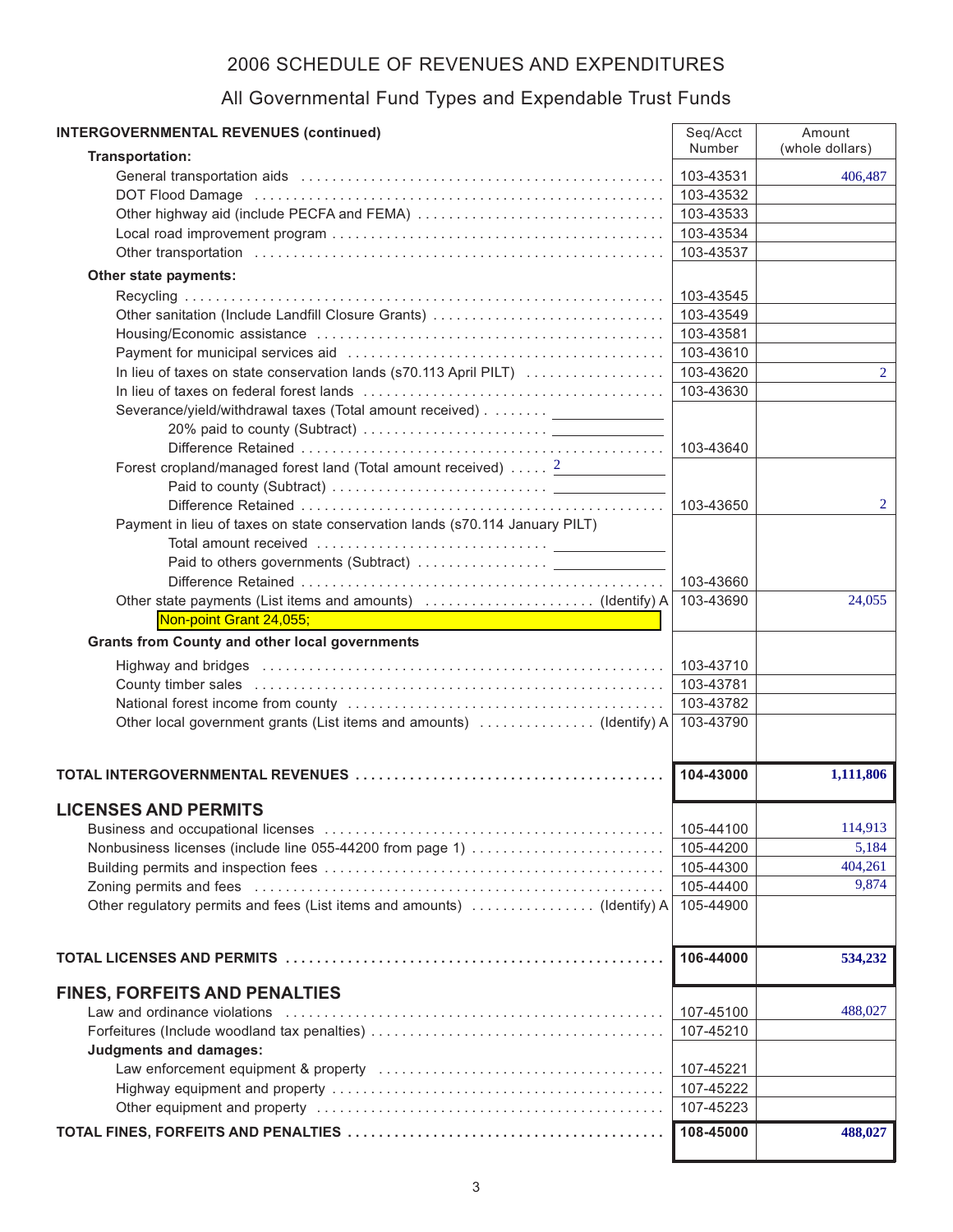|                                                                                 | Seq/Acct<br>Number     | Amount<br>(whole dollars) |
|---------------------------------------------------------------------------------|------------------------|---------------------------|
| <b>PUBLIC CHARGES FOR SERVICES</b>                                              |                        |                           |
|                                                                                 |                        |                           |
| General government (include garnishment and filing fees)                        | 109-46100              | 12,496                    |
| <b>Public Safety:</b>                                                           |                        |                           |
|                                                                                 | 109-46210              | 2,093                     |
|                                                                                 | 109-46220              | 16,308                    |
|                                                                                 | 109-46230              | 194,569                   |
|                                                                                 | 109-46290              |                           |
| Transportation:                                                                 |                        |                           |
| Highway and street maintenance and construction (Include grading, snow removal, |                        |                           |
| ditching, blacktopping, culverts, and gravel sales)                             | 109-46310              | 34                        |
|                                                                                 | 109-46321              |                           |
| Sidewalks (replacement with street reconstruction)                              | 109-46322              |                           |
| Sidewalks new construction/replacement without street reconstruction            | 109-46323              |                           |
|                                                                                 | 109-46324              |                           |
|                                                                                 | 109-46330              |                           |
|                                                                                 | 109-46340              |                           |
|                                                                                 | 109-46350              |                           |
|                                                                                 | 109-46370              |                           |
|                                                                                 | 109-46399              |                           |
| <b>Sanitation and utilities:</b>                                                |                        |                           |
|                                                                                 | 109-46410              |                           |
| Refuse and garbage collection (Curbside pickup)                                 | 109-46420              | 427,561                   |
| Solid waste disposal (Include central collection point)                         | 109-46431              |                           |
|                                                                                 | 109-46435              | 155,432                   |
|                                                                                 | 109-46440              | 444                       |
|                                                                                 | 109-46490              |                           |
| Health:                                                                         |                        |                           |
|                                                                                 | 109-46540              | 3,250                     |
| Other health services (Include animal control)                                  | 109-46590              |                           |
|                                                                                 | 109-46600              |                           |
| <b>Culture, recreation and education:</b>                                       |                        |                           |
|                                                                                 | 109-46710              |                           |
| Parks                                                                           | 109-46720              | 107.764                   |
|                                                                                 | 109-46731              |                           |
| Zoo                                                                             | 109-46732              |                           |
|                                                                                 | 109-46741              |                           |
| Auditorium, convention or civic center (theater)                                | 109-46742              |                           |
|                                                                                 | 109-46743              |                           |
|                                                                                 | 109-46750              | 184,381                   |
| <b>Conservation and development:</b>                                            |                        |                           |
|                                                                                 | 109-46810              |                           |
|                                                                                 | 109-46820              |                           |
|                                                                                 | 109-46830              |                           |
|                                                                                 |                        |                           |
|                                                                                 | 109-46840<br>109-46850 | 318,942                   |
| Other public charges for services (List items and amounts)  (Identify) A        | 109-46900              | 68,417                    |
|                                                                                 |                        |                           |
| Developer Fees for Unspecified Purposes                                         |                        |                           |
|                                                                                 | 110-46000              | 1,491,691                 |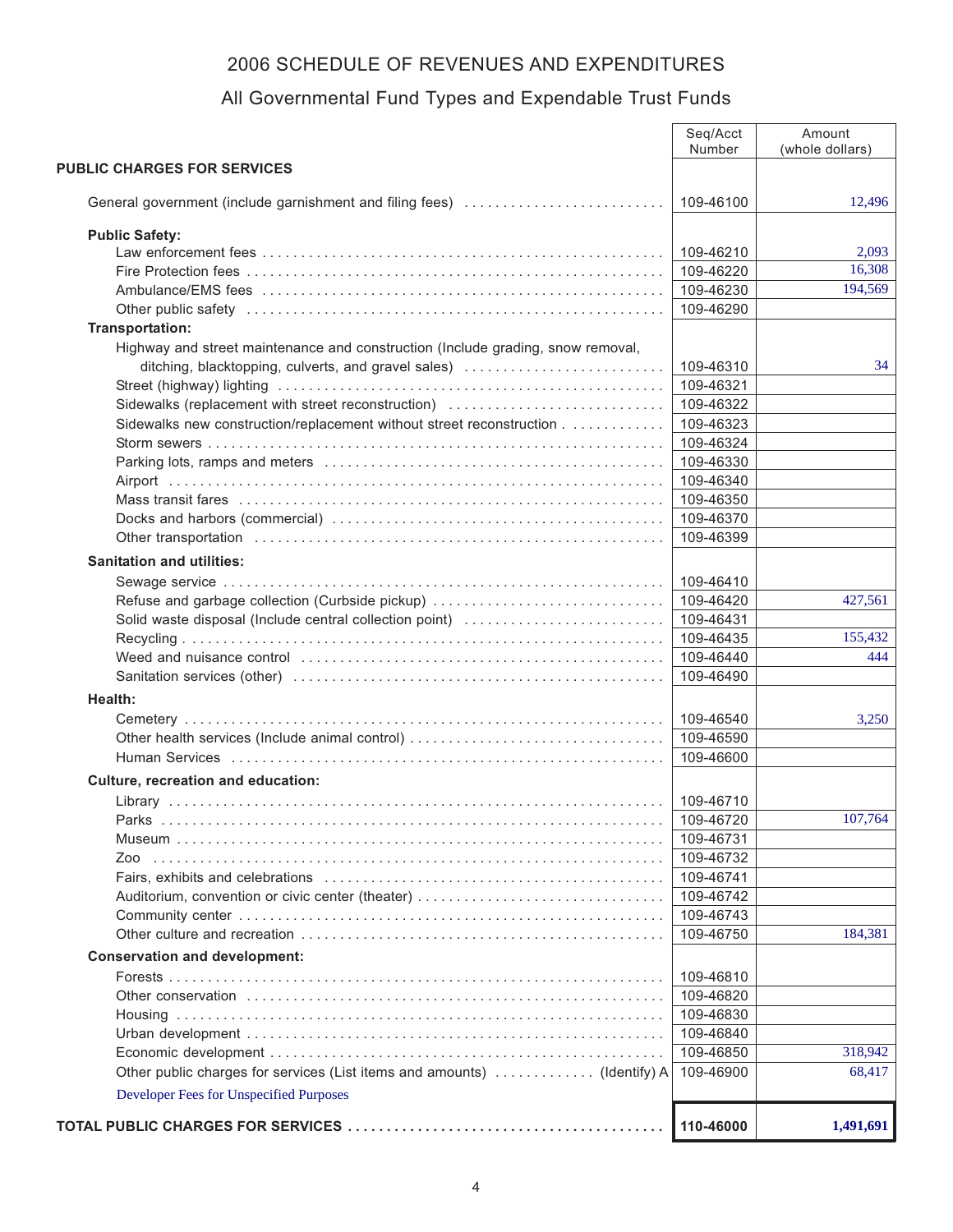|                                                                | Seq/Acct<br>Number | Amount<br>(whole dollars) |
|----------------------------------------------------------------|--------------------|---------------------------|
| <b>INTERGOVERNMENTAL CHARGES FOR SERVICES</b>                  |                    |                           |
|                                                                |                    |                           |
| Federal:                                                       |                    |                           |
| <b>Public Safety:</b>                                          |                    |                           |
|                                                                | 111-47121          |                           |
|                                                                | 111-47122          |                           |
| <b>Public Works:</b>                                           |                    |                           |
|                                                                | 111-47131          |                           |
|                                                                | 111-47141          |                           |
|                                                                | 111-47181          |                           |
|                                                                | 111-47190          |                           |
| State:                                                         |                    |                           |
| <b>Public Safety:</b>                                          |                    |                           |
|                                                                | 111-47221          |                           |
|                                                                | 111-47222          |                           |
|                                                                | 111-47230          |                           |
|                                                                | 111-47241          |                           |
|                                                                | 111-47281          |                           |
|                                                                | 111-47290          |                           |
| Other local governments:                                       |                    |                           |
| General government (include school election reimbursement)     | 111-47310          |                           |
| <b>Public Safety:</b>                                          |                    |                           |
|                                                                | 111-47321          |                           |
|                                                                | 111-47323          | 453,714                   |
|                                                                | 111-47324          | 103,394                   |
| Emergency communications (911) (Law enforcement share)         | 111-47325          |                           |
| Emergency communications (911) (Exclude law enforcement share) | 111-47326          |                           |
| <b>Public Works:</b>                                           |                    |                           |
|                                                                | 111-47331          |                           |
|                                                                | 111-47339          |                           |
| Sanitation:                                                    |                    |                           |
|                                                                | 111-47341          |                           |
|                                                                | 111-47342          |                           |
|                                                                | 111-47343          |                           |
|                                                                | 111-47345          |                           |
| Other:                                                         |                    |                           |
|                                                                | 111-47381          |                           |
|                                                                | 111-47390          | 324,832                   |
|                                                                | 111-47400          | 39,000                    |
| TOTAL INTERGOVERNMENTAL CHARGES FOR SERVICES                   | 112-47000          | 920,940                   |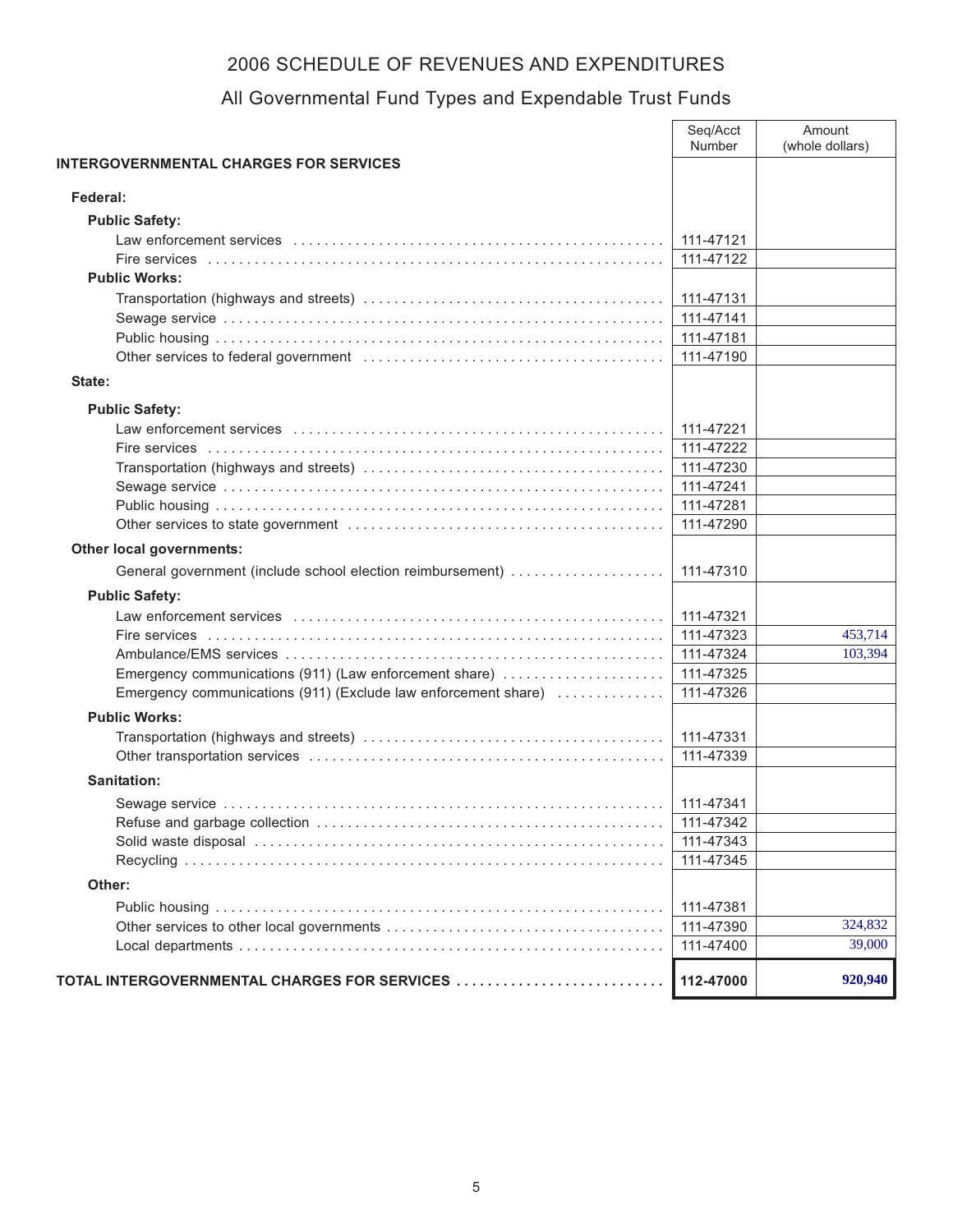|                                                                              | Seq/Acct<br>Number | Amount<br>(whole dollars) |
|------------------------------------------------------------------------------|--------------------|---------------------------|
| <b>MISCELLANEOUS REVENUES</b>                                                |                    |                           |
| Interest:                                                                    |                    |                           |
|                                                                              | 113-48110          | 450,795                   |
| Interest on special assessments/charges (Include line 056-48130 from page 1) | 113-48130          |                           |
|                                                                              | 113-48200          | 42,700                    |
| <b>Property sales:</b>                                                       |                    |                           |
| Sale of law enforcement equipment and property                               | 113-48301          | 8,185                     |
| Sale of fire and ambulance /EMS equipment and property                       | 113-48302          | 6,969                     |
|                                                                              | 113-48303          | 31,050                    |
| Sale of refuse and garbage collection equipment and property                 | 113-48304          |                           |
| Sale of solid waste disposal equipment and property                          | 113-48305          |                           |
|                                                                              | 113-48306          |                           |
|                                                                              | 113-48307          |                           |
|                                                                              | 113-48309          | 36.525                    |
| Insurance recoveries:                                                        |                    |                           |
| Insurance recoveries for damage to law enforcement equipment and property    | 113-48420          | 6.118                     |
| Insurance recoveries for damage to highway equipment and property            | 113-48430          |                           |
| Insurance recoveries for damage to other equipment and property              | 113-48440          | 8,805                     |
| Donations/contributions from private organizations or individuals            | 113-48500          | 28,104                    |
| Other miscellaneous revenues (List items and amount for each)  (Identify) A  | 113-48900          |                           |
|                                                                              |                    |                           |
|                                                                              | 114-48000          | 619,251                   |
| <b>OTHER FINANCING SOURCES:</b>                                              |                    |                           |
|                                                                              | 115-49100          | 1,660,000                 |
|                                                                              | 115-49200          |                           |
|                                                                              | 115-49400          |                           |
|                                                                              | 115-49500          |                           |
|                                                                              | 116-49000          | 1,660,000                 |
|                                                                              |                    |                           |
| TOTAL REVENUES AND OTHER FINANCING SOURCES                                   |                    |                           |
|                                                                              | 117-40000          | 14,853,502                |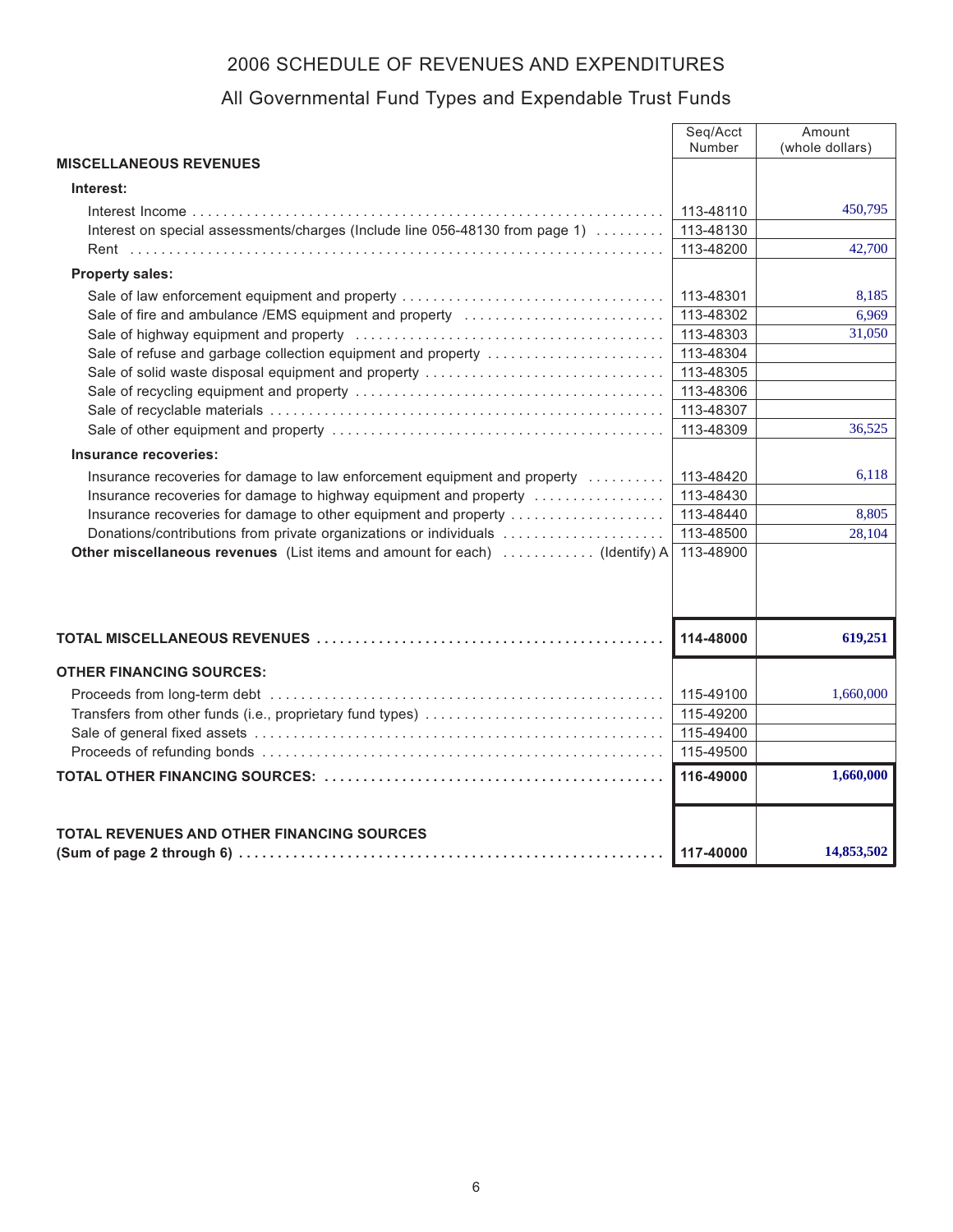|                                                                           | Seq/Acct<br>Number     | Amount<br>(whole dollars) |
|---------------------------------------------------------------------------|------------------------|---------------------------|
| <b>Expenditures</b>                                                       |                        |                           |
| <b>GENERAL GOVERNMENT</b>                                                 |                        |                           |
|                                                                           | 118-51100              | 55,335                    |
|                                                                           | 118-51200              | 88,757                    |
|                                                                           | 118-51300              | 211,627                   |
| General administration (Include clerk and election)                       | 118-51400              | 571,037                   |
| Financial Administration (Include treasurer and assessor)                 | 118-51500              | 359,324                   |
| General buildings and plant (Hall) (Allocate highway and public safety)   | 118-51600              | 123,401                   |
| Other general government:                                                 |                        |                           |
|                                                                           | 118-51910              | 1,926                     |
|                                                                           | 118-51920              |                           |
|                                                                           | 118-51931              | 21,093                    |
|                                                                           | 118-51932              | 35,268                    |
|                                                                           | 118-51938              | 19,064                    |
|                                                                           | 118-51980              |                           |
|                                                                           |                        |                           |
|                                                                           | 119-51000              | 1,486,832                 |
| <b>PUBLIC SAFETY</b>                                                      |                        |                           |
|                                                                           | 120-52100              | 2,684,867                 |
|                                                                           | 120-52200              | 1,222,047                 |
|                                                                           | 120-52300              | 253,932                   |
|                                                                           | 120-52400              | 306,421                   |
| Emergency communication (911) (Law enforcement share)                     | 120-52601              |                           |
| Emergency communication (911) (Exclude law enforcement share)             | 120-52609              |                           |
|                                                                           | 120-52700              | 11,122                    |
|                                                                           | 120-52900              |                           |
|                                                                           | 121-52000              | 4,478,389                 |
| <b>PUBLIC WORKS</b>                                                       |                        |                           |
| <b>Transportation</b>                                                     |                        |                           |
|                                                                           | 122-53100              | 272,873                   |
| Highway and street maintenance and construction:                          |                        |                           |
|                                                                           |                        | 612,213                   |
|                                                                           | 122-53311<br>122-53315 |                           |
| State (highway maintenance and construction)                              | 122-53320              |                           |
| Other local governments (highway and street maintenance and construction) | 122-53330              |                           |
| <b>Road related facilities:</b>                                           |                        |                           |
|                                                                           | 122-53410              |                           |
|                                                                           | 122-53420              | 7,802                     |
| Sidewalks maintenance and replacement with street reconstruction          | 122-53431              |                           |
| New sidewalk construction and replacement without street reconstruction   | 122-53432              |                           |
|                                                                           | 122-53441              |                           |
|                                                                           | 122-53442              |                           |
|                                                                           | 122-53450              |                           |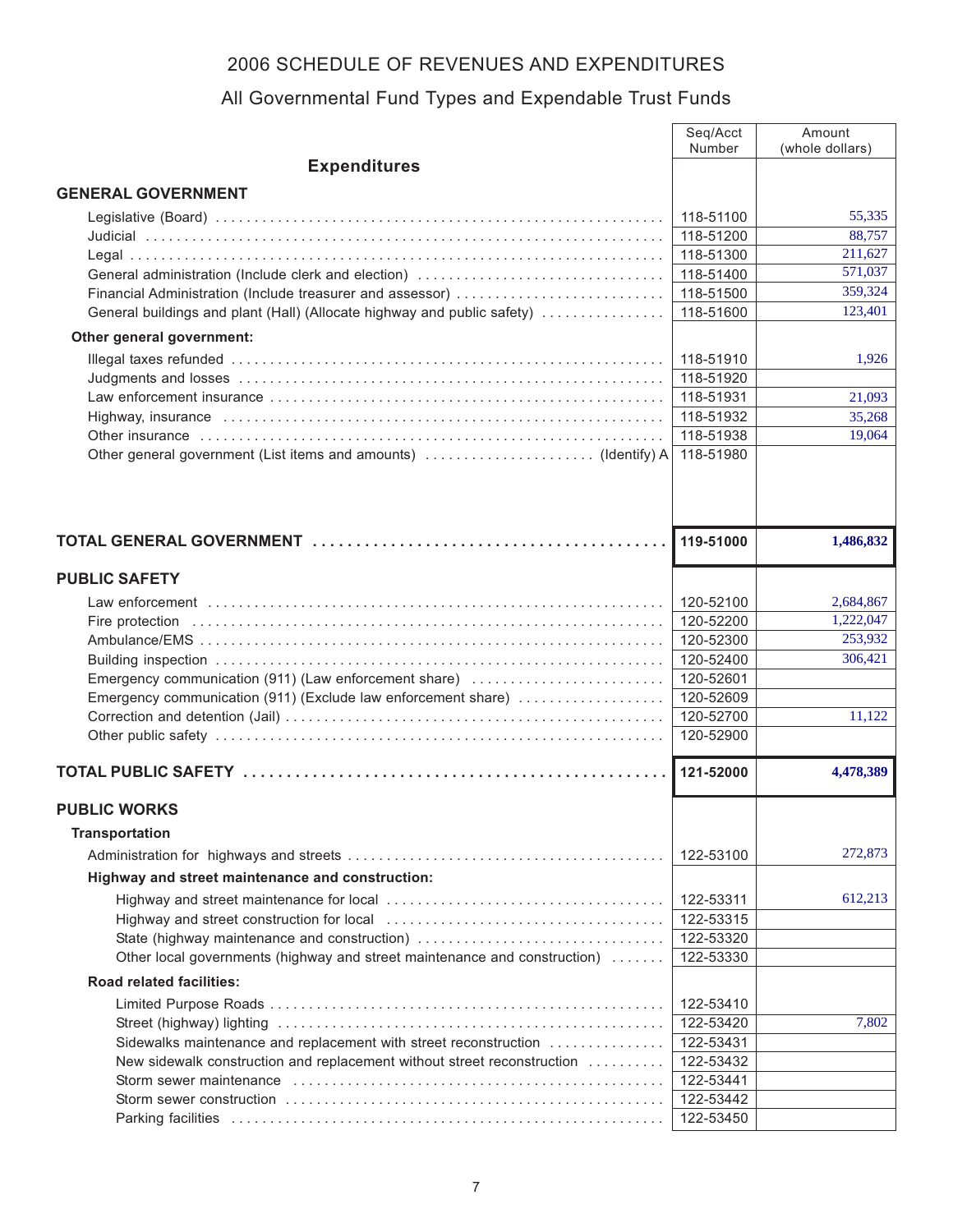|                                                                       | Seq/Acct<br>Number | Amount<br>(whole dollars) |
|-----------------------------------------------------------------------|--------------------|---------------------------|
| <b>PUBLIC WORKS (continued)</b>                                       |                    |                           |
| <b>Other transportation:</b>                                          |                    |                           |
|                                                                       | 122-53510          |                           |
|                                                                       | 122-53520          |                           |
|                                                                       | 122-53540          |                           |
| Other transportation facilities (list items and amounts) (Identify) A | 122-53580          |                           |
|                                                                       |                    |                           |
|                                                                       |                    |                           |
| <b>SANITATION</b>                                                     |                    |                           |
|                                                                       |                    |                           |
|                                                                       | 122-53610          |                           |
| Refuse and garbage collection (curbside pickup)                       | 122-53620          | 434,050                   |
| Solid waste disposal (include central collection point transfer)      | 122-53631          |                           |
|                                                                       | 122-53635          | 183,363                   |
|                                                                       | 122-53640          | 111,804                   |
|                                                                       | 122-53680          |                           |
|                                                                       |                    |                           |
|                                                                       |                    |                           |
|                                                                       | 123-53000          | 1,622,105                 |
| <b>HEALTH AND HUMAN SERVICES</b>                                      |                    |                           |
| Public health services (include animal control)                       | 124-54100          | 6,699                     |
|                                                                       | 124-54420          |                           |
|                                                                       | 124-54600          |                           |
|                                                                       | 124-54910          | 6,027                     |
|                                                                       | 124-54980          |                           |
|                                                                       |                    |                           |
|                                                                       | 125-54000          | 12,726                    |
| <b>CULTURE, RECREATION AND EDUCATION</b>                              |                    |                           |
| Culture:                                                              |                    |                           |
|                                                                       | 126-55110          | 634,302                   |
|                                                                       |                    |                           |
|                                                                       | 126-55120          |                           |
|                                                                       | 126-55190          |                           |
|                                                                       | 126-55200          | 374,010                   |
|                                                                       | 126-55300          | 379,349                   |
|                                                                       | 126-55400          |                           |
| Zoo                                                                   | 126-55410          |                           |
|                                                                       | 127-55000          | 1,387,661                 |
| <b>CONSERVATION AND DEVELOPMENT</b>                                   |                    |                           |
|                                                                       | 128-56500          |                           |
|                                                                       | 128-56600          |                           |
|                                                                       | 128-56700          | 660,919                   |
| Other conservation and development (zoning, land use)                 | 128-56900          | 68,782                    |
|                                                                       |                    |                           |
|                                                                       | 129-56000          | 729,701                   |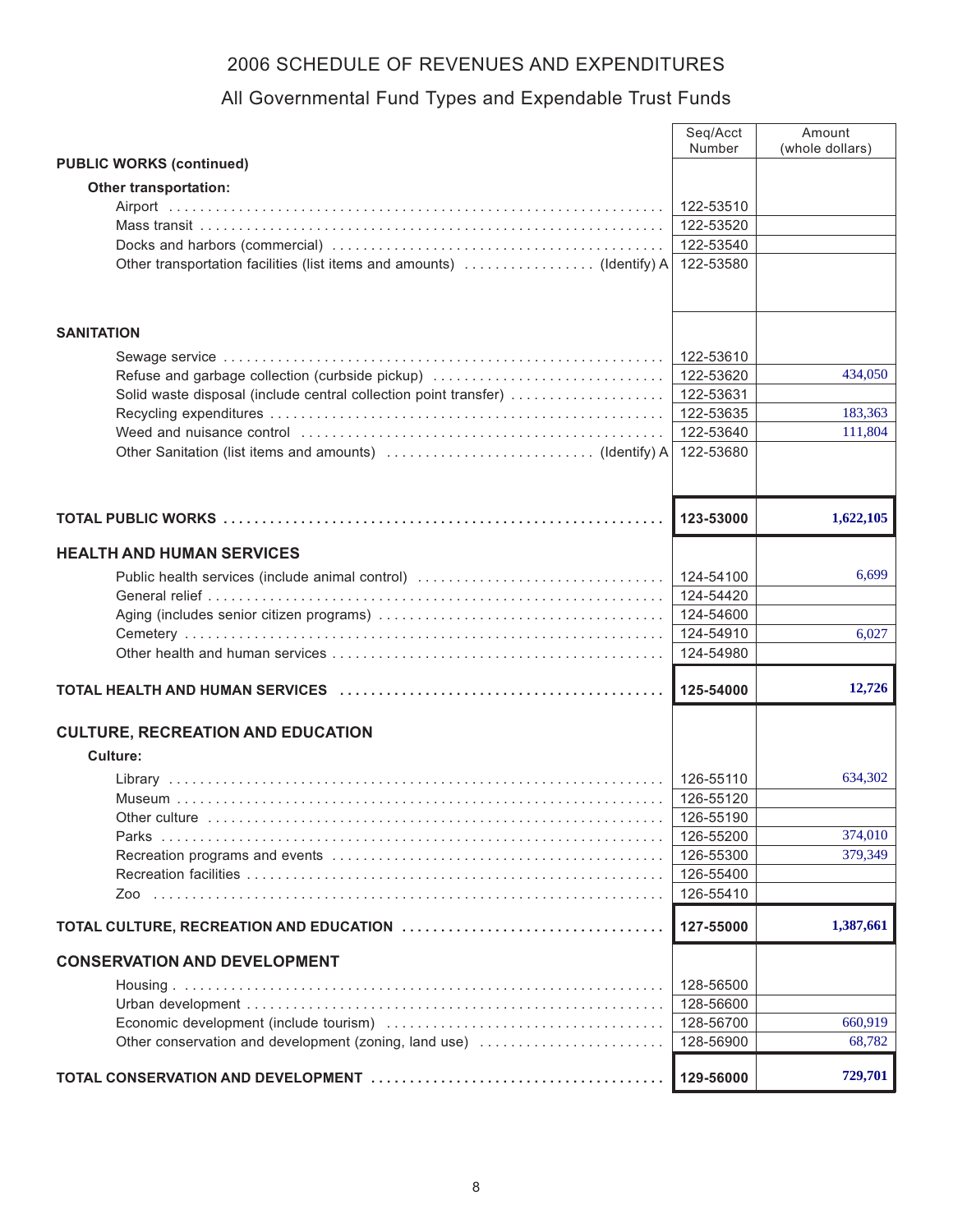|                                                                                                                                                                                                                                | Seq/Acct               | Amount             |
|--------------------------------------------------------------------------------------------------------------------------------------------------------------------------------------------------------------------------------|------------------------|--------------------|
|                                                                                                                                                                                                                                | Number                 | (whole dollars)    |
| <b>CAPITAL OUTLAY</b>                                                                                                                                                                                                          |                        |                    |
| <b>General Government:</b>                                                                                                                                                                                                     |                        |                    |
| General public buildings outlay (Allocate highway & public safety)                                                                                                                                                             | 130-57140              | 10,811<br>114,087  |
|                                                                                                                                                                                                                                | 130-57190              |                    |
| <b>Public Safety:</b>                                                                                                                                                                                                          |                        |                    |
|                                                                                                                                                                                                                                | 130-57210<br>130-57220 | 88,402<br>262,924  |
|                                                                                                                                                                                                                                | 130-57230              |                    |
| Emergency communication (911) outlay (Law enforcement share)                                                                                                                                                                   | 130-57261              | 6,779              |
| Emergency communication (911) outlay (Exclude law enforcement share)                                                                                                                                                           | 130-57269              |                    |
|                                                                                                                                                                                                                                | 130-57290              | 11,952             |
| Transportation:                                                                                                                                                                                                                |                        |                    |
| <b>Highway and street:</b>                                                                                                                                                                                                     |                        |                    |
|                                                                                                                                                                                                                                | 130-57324              | 124,403            |
|                                                                                                                                                                                                                                | 130-57327              |                    |
|                                                                                                                                                                                                                                | 130-57331              | 646,060            |
|                                                                                                                                                                                                                                | 130-57332              |                    |
|                                                                                                                                                                                                                                | 130-57333              |                    |
| <b>Road related facilities:</b>                                                                                                                                                                                                |                        |                    |
|                                                                                                                                                                                                                                |                        |                    |
|                                                                                                                                                                                                                                | 130-57341              |                    |
|                                                                                                                                                                                                                                | 130-57342<br>130-57343 |                    |
| Sidewalks replacement with street reconstruction<br>New sidewalk outlay and replacement without street reconstruction                                                                                                          | 130-57344              |                    |
|                                                                                                                                                                                                                                | 130-57345              | 42,674             |
|                                                                                                                                                                                                                                | 130-57346              |                    |
| <b>Other transportation:</b>                                                                                                                                                                                                   |                        |                    |
|                                                                                                                                                                                                                                | 130-57351              |                    |
|                                                                                                                                                                                                                                | 130-57352              |                    |
|                                                                                                                                                                                                                                | 130-57354              |                    |
|                                                                                                                                                                                                                                | 130-57391              |                    |
| <b>Sanitation:</b>                                                                                                                                                                                                             |                        |                    |
|                                                                                                                                                                                                                                | 130-57410              |                    |
|                                                                                                                                                                                                                                | 130-57420              |                    |
| Solid waste disposal outlay (Include landfill closure cost)                                                                                                                                                                    | 130-57431              |                    |
|                                                                                                                                                                                                                                | 130-57435              |                    |
| Other sanitation outlay (Include water mains and laterals)                                                                                                                                                                     | 130-57490              | 360                |
| <b>Health and human Services:</b>                                                                                                                                                                                              |                        |                    |
|                                                                                                                                                                                                                                | 130-57510              |                    |
| Culture, recreation and education:                                                                                                                                                                                             |                        |                    |
|                                                                                                                                                                                                                                |                        |                    |
|                                                                                                                                                                                                                                | 130-57610              |                    |
|                                                                                                                                                                                                                                | 130-57620              | 2,600,000<br>9,119 |
|                                                                                                                                                                                                                                | 130-57630              |                    |
| <b>Conservation and development</b>                                                                                                                                                                                            |                        |                    |
| Housing outlay in the continuum control of the control of the control of the control of the control of the control of the control of the control of the control of the control of the control of the control of the control of | 130-57710              |                    |
|                                                                                                                                                                                                                                | 130-57721              |                    |
|                                                                                                                                                                                                                                | 130-57725              | 34,026             |
|                                                                                                                                                                                                                                | 130-57730              |                    |
|                                                                                                                                                                                                                                | 131-57000              | 3,951,597          |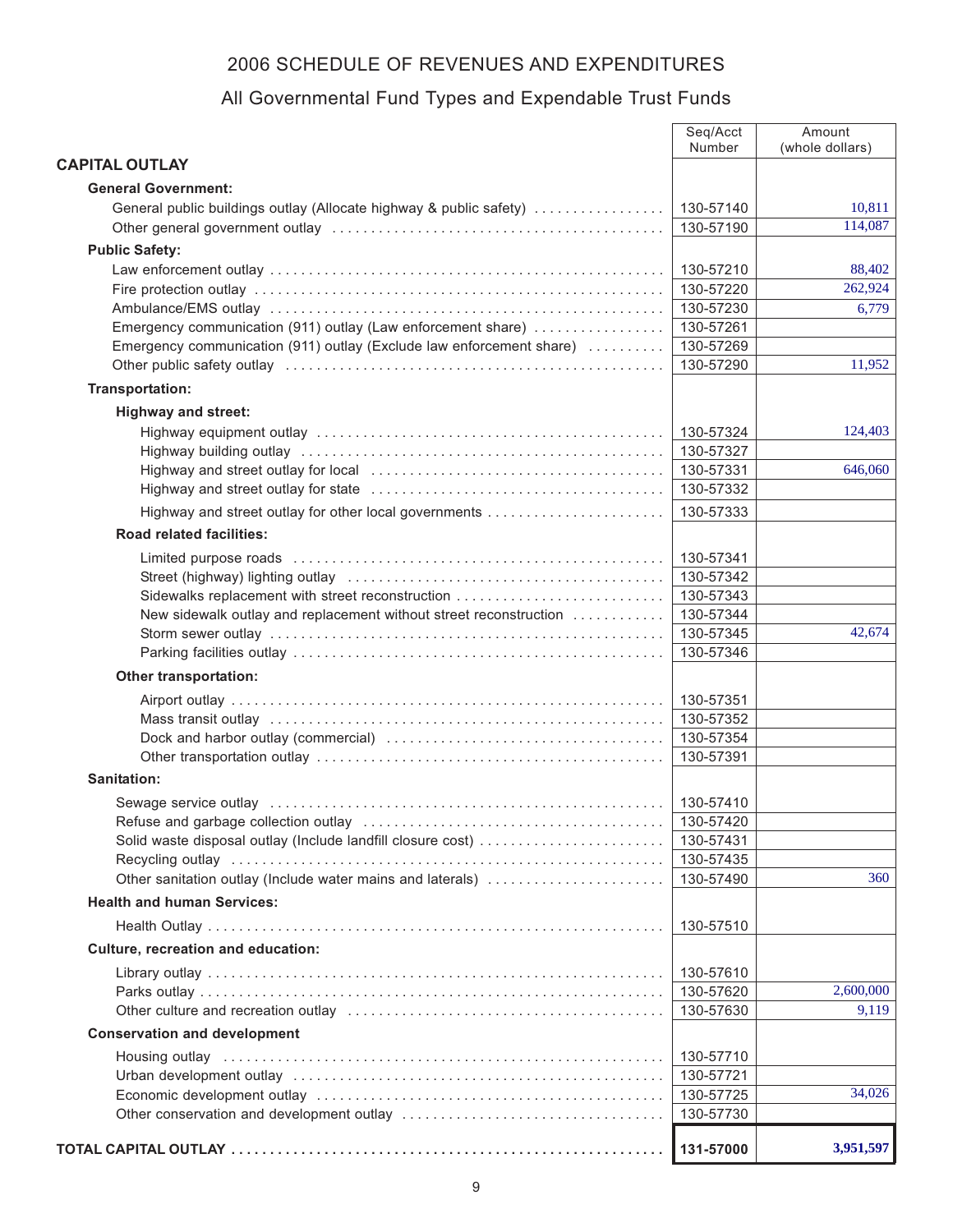|                                                                                         | Seg/Acct<br>Number | Amount<br>(whole dollars) |
|-----------------------------------------------------------------------------------------|--------------------|---------------------------|
| <b>DEBT SERVICE</b>                                                                     |                    |                           |
|                                                                                         |                    |                           |
|                                                                                         | 132-58100          | 943.716                   |
| Debt service-- -- interest and fiscal charges:                                          |                    |                           |
|                                                                                         | 132-58211          | 25,389                    |
|                                                                                         | 132-58212          | 122,422                   |
|                                                                                         | 132-58213          |                           |
|                                                                                         | 132-58221          | 24,265                    |
|                                                                                         | 132-58222          |                           |
|                                                                                         | 132-58227          |                           |
|                                                                                         | 132-58230          |                           |
|                                                                                         | 132-58290          | 204,574                   |
|                                                                                         | 133-58000          | 1,320,366                 |
|                                                                                         |                    |                           |
| <b>OTHER FINANCING USES</b>                                                             |                    |                           |
| Transfer to other funds (i.e., proprietary fund types)                                  | 134-59200          |                           |
|                                                                                         | 134-59500          |                           |
| Funds applied to reduce levies of other taxing jurisdictions (From 068-41110 on page 1) | 134-59800          |                           |
|                                                                                         | 134-59900          |                           |
|                                                                                         |                    |                           |
|                                                                                         |                    |                           |
|                                                                                         | 135-59000          | 0                         |
| <b>TOTAL EXPENDITURES AND OTHER FINANCING USES</b>                                      |                    |                           |
|                                                                                         | 136-50000          | 14,989,377                |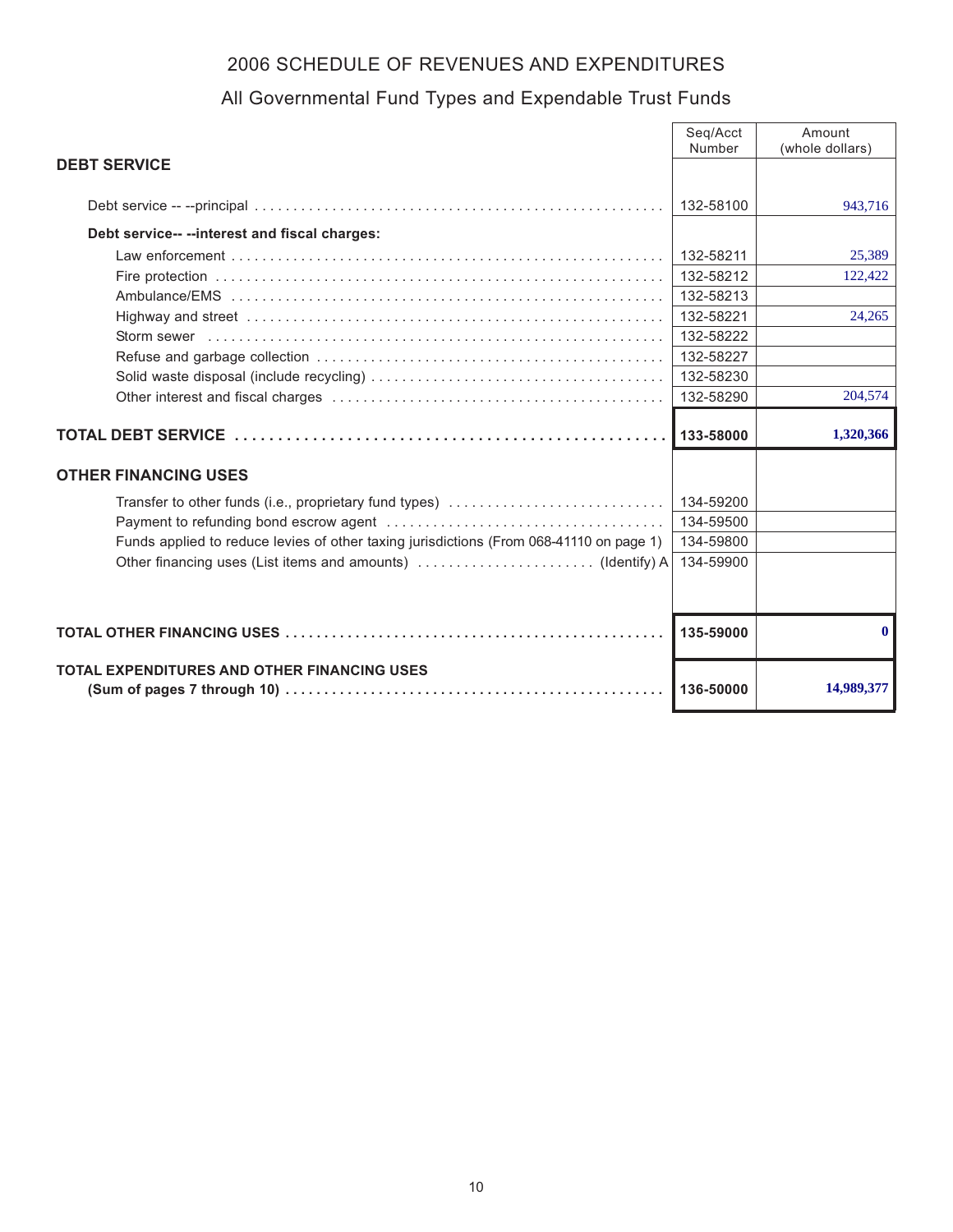| <b>Cash Basis</b><br><b>Financial Report Reconciliation</b><br>All Governmental Fund Types and Expendable Trust Funds          | Seq/Acct<br>Number | Amount<br>(whole dollars) |
|--------------------------------------------------------------------------------------------------------------------------------|--------------------|---------------------------|
|                                                                                                                                |                    |                           |
| Cash and securities (investments) at the beginning of the year                                                                 | 140-11000          |                           |
| Temporary (one year or less) loans incurred during the year                                                                    | 140-21200          |                           |
| Revenues and other financing sources: Governmental Fund Types                                                                  |                    |                           |
|                                                                                                                                | 140-40000          | 14,853,502                |
|                                                                                                                                | 140-49000          |                           |
| Advance tax collections held at end of year (December 31, 2006)                                                                |                    |                           |
| (Must be included here if in account 150-11000 below)                                                                          | 141-26100          |                           |
|                                                                                                                                | 142-21500          |                           |
| GRAND TOTAL (MUST EQUAL CODE 153-90000 BELOW) $\ldots\ldots\ldots\ldots\ldots\ldots\ldots\ldots\ldots$                         | 143-90000          | 14,853,502                |
| Cash and securities (investments) at the end of the year                                                                       | 150-11000          |                           |
| Temporary (one year or less) loans paid during the year                                                                        | 150-21200          |                           |
| Expenditures and other financing uses: Governmental Fund Types                                                                 |                    |                           |
|                                                                                                                                | 150-50000          | 14,989,377                |
|                                                                                                                                | 150-59000          |                           |
| Advance tax collections held at beginning of year (December 31, 2005)<br>(Must be included here if in account 140-11000 above) | 151-26100          |                           |
| (Include here if shown as prior year expenditures)                                                                             |                    |                           |
| GRAND TOTAL (MUST EQUAL CODE 143-9000 ABOVE) $\ldots$                                                                          | 153-90000          | 14,989,377                |

| <b>Modified Accrual Basis</b><br><b>Statement of Change in Fund Balance</b><br>All Governmental Fund Types and Expendable Trust Funds |           |            |
|---------------------------------------------------------------------------------------------------------------------------------------|-----------|------------|
|                                                                                                                                       | 140-34000 | 9,510,202  |
| Revenues and other financing sources: Governmental Fund Types                                                                         | 140-40000 | 14,853,502 |
|                                                                                                                                       | 140-85000 | 15,000     |
| $GRAND$ TOTAL (MUST EQUAL CODE 153-90000 BELOW) $\ldots\ldots\ldots\ldots\ldots\ldots\ldots\ldots\ldots$                              | 143-90000 | 24,378,704 |
| Expenditures and other financing uses: Governmental Fund Types                                                                        | 150-50000 | 14,989,377 |
|                                                                                                                                       | 151-34000 | 9,389,327  |
| $GRAND$ TOTAL (MUST EQUAL CODE 143-90000 ABOVE) $\ldots$                                                                              | 153-90000 | 24,378,704 |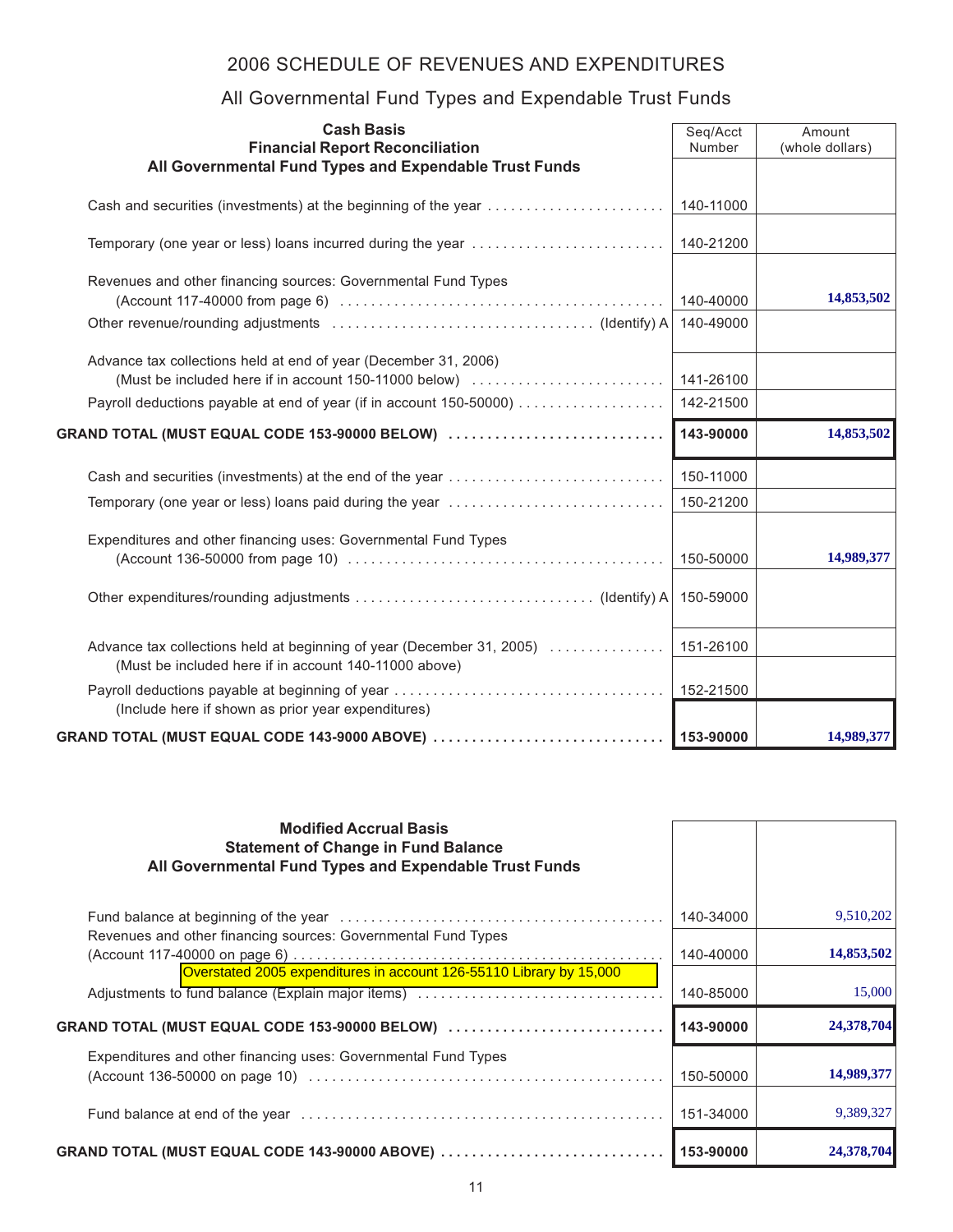#### All Proprietary Fund Types and Similar Trust Funds

| <b>Operating Revenues (proprietary fund)</b>                | Seq/Acct<br>Number | Amount<br>(whole dollars) |
|-------------------------------------------------------------|--------------------|---------------------------|
| Public charges for services:                                |                    |                           |
| <b>Enterprise:</b>                                          |                    |                           |
|                                                             | 200-46220          |                           |
|                                                             | 200-46230          |                           |
|                                                             | 200-46324          |                           |
|                                                             | 200-46330          |                           |
| Airport                                                     | 200-46340          |                           |
|                                                             | 200-46350          |                           |
|                                                             | 200-46370          |                           |
|                                                             | 200-46410          | 2,555,547                 |
|                                                             | 200-46420          |                           |
|                                                             | 200-46431          |                           |
|                                                             | 200-46435          |                           |
|                                                             | 200-46450          | 1,569,570                 |
|                                                             | 200-46461          |                           |
|                                                             | 200-46465          |                           |
|                                                             | 200-46510          |                           |
|                                                             | 200-46521          |                           |
|                                                             | 200-46522          |                           |
|                                                             | 200-46540          |                           |
|                                                             | 200-46710          |                           |
|                                                             | 200-46731          |                           |
|                                                             | 200-46732          |                           |
|                                                             | 200-46733          |                           |
|                                                             | 200-46734          |                           |
|                                                             | 200-46736          |                           |
|                                                             | 200-46830          |                           |
|                                                             | 200-46840          |                           |
|                                                             | 200-46870          |                           |
| Other public charges for services (enterprise) (Identify) A | 200-46900          |                           |
| Internal service:                                           |                    |                           |
|                                                             | 202-46199          |                           |
| Intergovernmental charges for service:                      |                    |                           |
| Federal:                                                    |                    |                           |
| <b>Enterprise:</b>                                          |                    |                           |
|                                                             | 202-47122          |                           |
|                                                             | 202-47141          |                           |
|                                                             | 202-47181          |                           |
| Other services to federal government by enterprises         | 202-47191          |                           |
|                                                             | 203-47193          |                           |
|                                                             |                    |                           |
| State:                                                      |                    |                           |
| <b>Enterprise:</b>                                          |                    |                           |
|                                                             | 203-47222          |                           |
|                                                             | 203-47241          |                           |
|                                                             | 203-47281          |                           |
| Other services to state government by enterprises           | 203-47291          |                           |
|                                                             | 204-47293          |                           |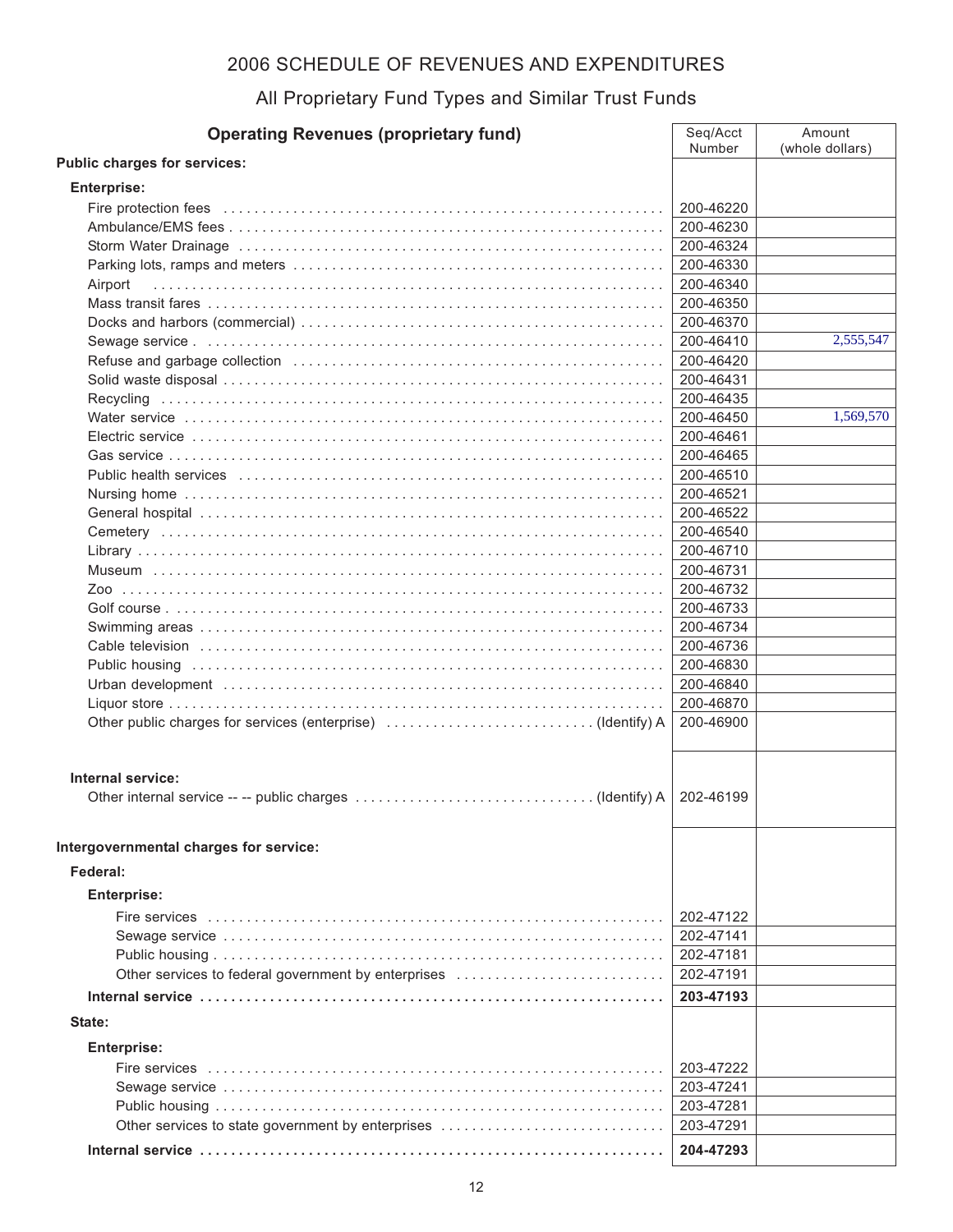#### All Proprietary Fund Types and Similar Trust Funds

|                                                                   | Seq/Acct<br>Number     | Amount<br>(whole dollars) |
|-------------------------------------------------------------------|------------------------|---------------------------|
| Intergovernmental charges for services (continued)                |                        |                           |
| Other local governments:                                          |                        |                           |
| <b>Enterprise:</b>                                                |                        |                           |
|                                                                   | 204-47323              |                           |
|                                                                   | 204-47324              |                           |
|                                                                   | 204-47341              |                           |
|                                                                   | 204-47342              |                           |
|                                                                   | 204-47343              |                           |
|                                                                   | 204-47345              |                           |
|                                                                   | 204-47381              |                           |
| Other services other local governments by enterprises             | 204-47391              |                           |
|                                                                   | 205-47393              |                           |
| Interdepartmental charges for services:                           |                        |                           |
|                                                                   |                        |                           |
| <b>Enterprise:</b>                                                |                        |                           |
| Services to other departments by enterprises                      |                        |                           |
| (Include public fire protection/hydrant rental from general fund) | 205-47491              | 7,518                     |
|                                                                   | 206-47493              |                           |
| <b>Miscellaneous (Operating) Revenues:</b>                        |                        |                           |
|                                                                   | 206-48691              |                           |
|                                                                   | 207-48692              |                           |
|                                                                   |                        |                           |
|                                                                   | 207-48910              |                           |
|                                                                   | 208-40000              | 4,132,635                 |
|                                                                   |                        |                           |
| <b>Operating Expenses (proprietary fund)</b>                      |                        |                           |
| <b>Enterprise:</b>                                                |                        |                           |
|                                                                   |                        |                           |
|                                                                   | 209-52200<br>209-52300 |                           |
|                                                                   | 209-53450              |                           |
|                                                                   | 209-53510              |                           |
|                                                                   | 209-53520              |                           |
|                                                                   | 209-53540              |                           |
|                                                                   | 209-53610              | 2,155,207                 |
|                                                                   | 209-53620              |                           |
|                                                                   | 209-53631              |                           |
|                                                                   | 209-53635              |                           |
|                                                                   | 209-53650              |                           |
|                                                                   | 209-53700              | 1,808,326                 |
|                                                                   | 209-53800              |                           |
|                                                                   | 209-53810              |                           |
|                                                                   |                        |                           |
|                                                                   | 209-54100              |                           |
|                                                                   | 209-54210              |                           |
|                                                                   | 209-54220              |                           |
|                                                                   | 209-54910              |                           |
|                                                                   | 209-55110              |                           |
|                                                                   | 209-55120<br>209-55370 |                           |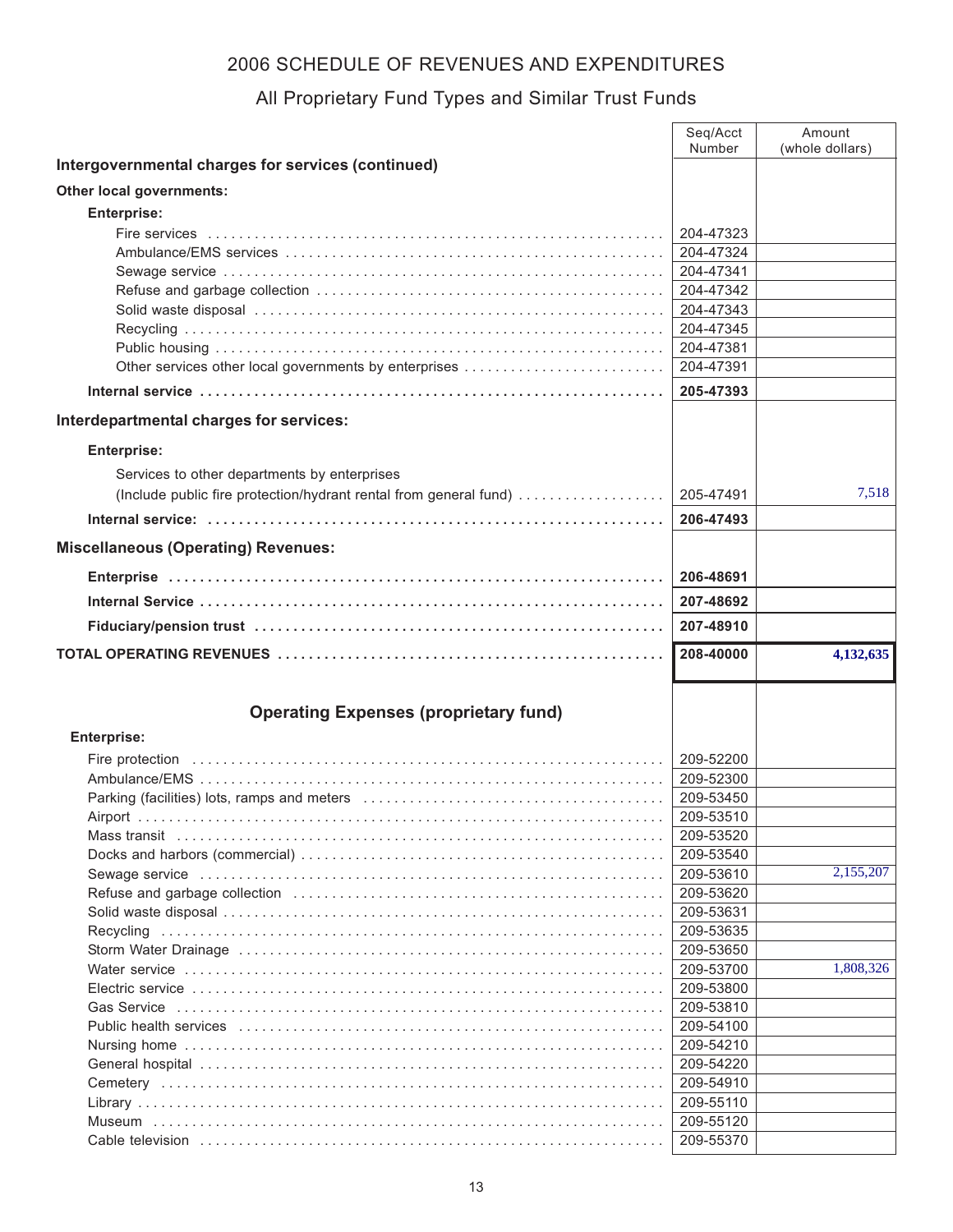#### All Proprietary Fund Types and Similar Trust Funds

| <b>Operating Expenses (continued)</b>                  | Seg/Acct<br>Number     | Amount<br>(whole dollars) |
|--------------------------------------------------------|------------------------|---------------------------|
|                                                        |                        |                           |
|                                                        | 209-55410              |                           |
|                                                        | 209-55420              |                           |
|                                                        | 209-55430              |                           |
|                                                        | 209-56500              |                           |
|                                                        | 209-56600              |                           |
|                                                        | 209-56905              |                           |
|                                                        | 209-56910              |                           |
|                                                        | 211-51490              |                           |
|                                                        | 211-59980              |                           |
|                                                        | 212-50000              | 3,963,533                 |
|                                                        |                        |                           |
| <b>Non-Operating Revenues (proprietary fund types)</b> |                        |                           |
| Taxes:                                                 |                        |                           |
|                                                        | 213-41110              |                           |
|                                                        | 213-41222              |                           |
|                                                        | 213-41900              |                           |
| Intergovernmental revenues (operating grants):         |                        |                           |
| <b>Enterprise:</b>                                     |                        |                           |
|                                                        |                        |                           |
| Federal:                                               |                        |                           |
|                                                        | 213-43240              |                           |
|                                                        | 213-43250<br>213-43271 |                           |
|                                                        | 213-43300              |                           |
|                                                        |                        |                           |
| State:                                                 |                        |                           |
|                                                        | 213-43545<br>213-43550 |                           |
|                                                        | 213-43560              |                           |
|                                                        | 213-43581              |                           |
|                                                        | 213-43690              |                           |
| Other local governments:                               |                        |                           |
|                                                        | 213-43790              |                           |
|                                                        | 215-43518              |                           |
| <b>Miscellaneous revenue:</b>                          |                        |                           |
|                                                        | 215-48110              | 456,023                   |
| <b>Enterprise:</b>                                     |                        |                           |
|                                                        | 216-44900              |                           |
|                                                        | 216-48306              |                           |
|                                                        | 216-48307              |                           |
|                                                        | 216-48900              |                           |
|                                                        | 217-48693              |                           |
|                                                        | 218-40000              | 456,023                   |
|                                                        |                        |                           |